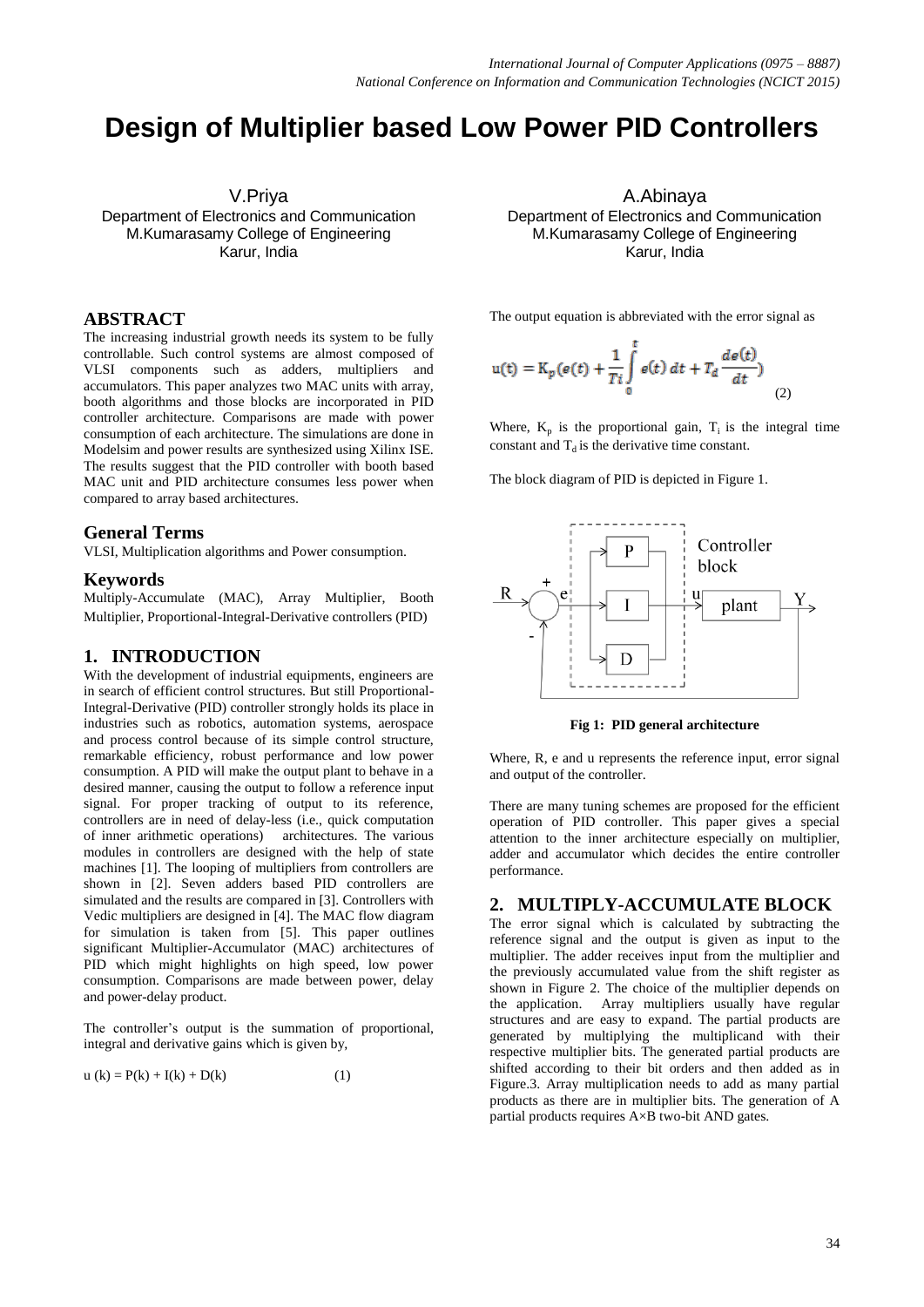

**Fig 2: MAC unit**

A booth multiplier consists of a booth encoder, carry save adder tree to add partial products and a final adder for the result. This approach utilizes fewer additions and subtractions than straight forward algorithms. The partial products generated using booth encoder is given as input to the carry save adder so that sum and carry outputs are obtained. The number of partial products generated in booth algorithm is halved when compared with array multiplier.

|  |  |  |  | Table 1. Booth Algorithm |
|--|--|--|--|--------------------------|
|--|--|--|--|--------------------------|

| $a_i$ | $a_{i-1}$ | Operation    |
|-------|-----------|--------------|
|       |           | No operation |
|       |           | Add b        |
|       |           | Subtract b   |
|       |           | No operation |

The output from the multipliers is added with the previously accumulated value. The adder used here is the Ripple carry adder. A ripple carry adder is simply several full adders connected in series such that the carry can propagate through full adder before the addition. The carry propagation chain will determine the latency of the entire ripple carry adder circuit.



A register is a group of binary storage cells (such as flip flops) capable of holding binary information. It also has combinational part for data processing tasks. There are a group of flip-flops connected in a chain so that the output from one becomes the input of the next which is depicted in Figure 4. All the flip flops are driven by a common clock, and all are set or reset simultaneously. When there is a clock signal, the inputs D0,D1….D7 are loaded parallel into the

register and the outputs Q0,Q1,….Q7 are also available in parallel at the output. All the data gets shifted simultaneously during a single clock cycle. Parallel shifting is much faster than serial shifting.



**Fig 4: PIPO Shift Register**

## **3. PID WITH PROPOSED MAC UNIT**

PID Controller is used in higher order dynamics. The two standard versions of PID are incremental form and commercial form. The incremental form has the series drawback that it cannot be used for P and PD controllers. In commercial form the transfer functions are approximated by limiting the derivative gain and setpoint weight. The designed MAC unit is embedded in the PID architecture. Due to quick computation of arithmetic operations, the controller is able to calculate its error value for next cycle. The error signal is measured by calculating difference between the reference value and the previous value stored in the register. When there is four inputs, DMAC (Double MAC) instead of MAC, is used to reduce the complexity. The coefficients of PID are utilized in architecture as per the equations. The designed PID can be used for various closed loop performance.  $U_c(k)$  is the reference signal and  $Y(k)$  is the feedback stored in the register. The subtractor subtracts the two values and stored in a register for future operations as in Figure 5. The commercial PID overcomes the drawbacks of incremental PID and can be used for all individual and combinations of controllers.

The designed MAC unit with array multiplier and booth multiplier is embedded in the PID architecture to compare the performance. Since the booth multiplier reduces the partial products row, delay is reduced. Power consumption is also less due to less usage of logic gates when compared to array multiplier. The registers in the PID architecture are used to temporarily store the results of previous blocks. The commercial PID with their coefficients as the input to MAC and DMAC is shown in Figure 5. The coefficient values depends on the time constants of proportional, integral and derivative controllers.



**Fig 5: Commercial PID architecture**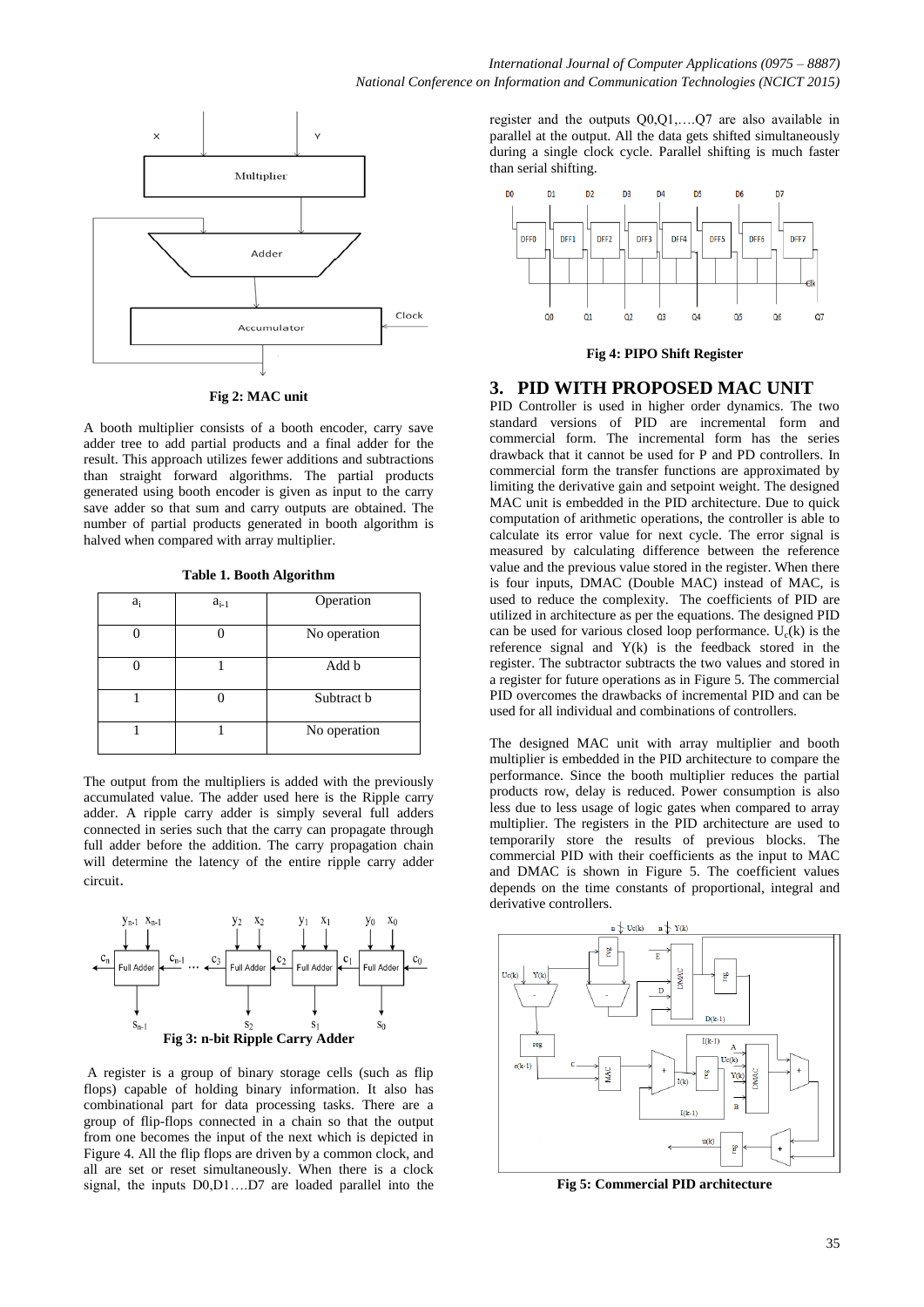# **4. RESULTS AND DISCUSSIONS**

The array based and booth based MAC units are simulated. The booth multiplier gives the output by reducing the partial product row. The ripple carry adder for 16 bit consists of series 16 full adder and the results shown in Figure 6. The adder gets its first input from the multiplier and the second one from the register which is previously accumulated.



**Fig 6: Ripple Carry Adder Output**

The parallel in parallel out shift register receives its input from the adder and gives the output after a delay depicts in Figure 7. Each D-flip flop receives its respective bit from the ripple carry adder output and is accumulated for a certain time delay and delivers the output.



**Fig 7: PIPO shift register Output**

The array multiplier utilizes 64 AND gates and 56 Full Adders. Each AND gate and Full Adder output is simulated such that the overall output is shown in Figure 7.The booth multipliers uses booth encoder and carry save adder for the multiplication. The encoder encodes the multiplier and does the respective operation with the multiplicand. The encoder, the adder and the overall booth multiplication is shown in Figure 8.



**Fig 8: Waveform of array based MAC**



**Fig 9: Waveform of booth based MAC**

The power results for these MAC units are measured in XILINX ISE and the values are tabulated as follows.

**Table.2 Power Comparison**

| MAC model | Power(mW) |
|-----------|-----------|
| Arrav     | 168       |
| Booth     | 146       |

The synthesis results depicts that the booth based MAC unit consumes less power when compared to array based MAC. The array MAC utilizes more power.

# **5. CONCLUSION**

Different multiplier based MAC unit has been designed and the power results are compared for better performance of PID controller. The wallace tree MAC architecture consumes less power when compared to array based MAC and booth based MAC architectures. The future consideration of this paper is to embed the above three MAC unit in PID architecture. The PID with better performance in terms of power will be implemented using FPGA.

# **6. REFERENCES**

- [1] Liguo Qu,Yourui Huang and Liuyi Ling "Design and implementation of intelligent PID controller based on FPGA", IEEE computer society, 2009,pp. 511-515.
- [2] Jaoa Lima,Ricardo Menotti,M.P.Cardoso and Eduardo Marques "A methodology to design FPGA based PID controllers", IEEE international conference, Oct 2006, pp. 2577-2583.
- [3] Mayank Nema and Murali Manohar Nema "PID controller analysis based on Different Addition methods", International journal of Emerging technology and advanced Engineering, Nov 2013, Vol 3, Issue 11, pp. 398-403.
- [4] Sumit Vaidya and Deepak Dandekar "Delay-Power performance comparison of Multipliers in VLSI circuit Design", International journal of Computer Networks & Communication, Vol 2, No 4, Jul 2010, pp. 47-56.